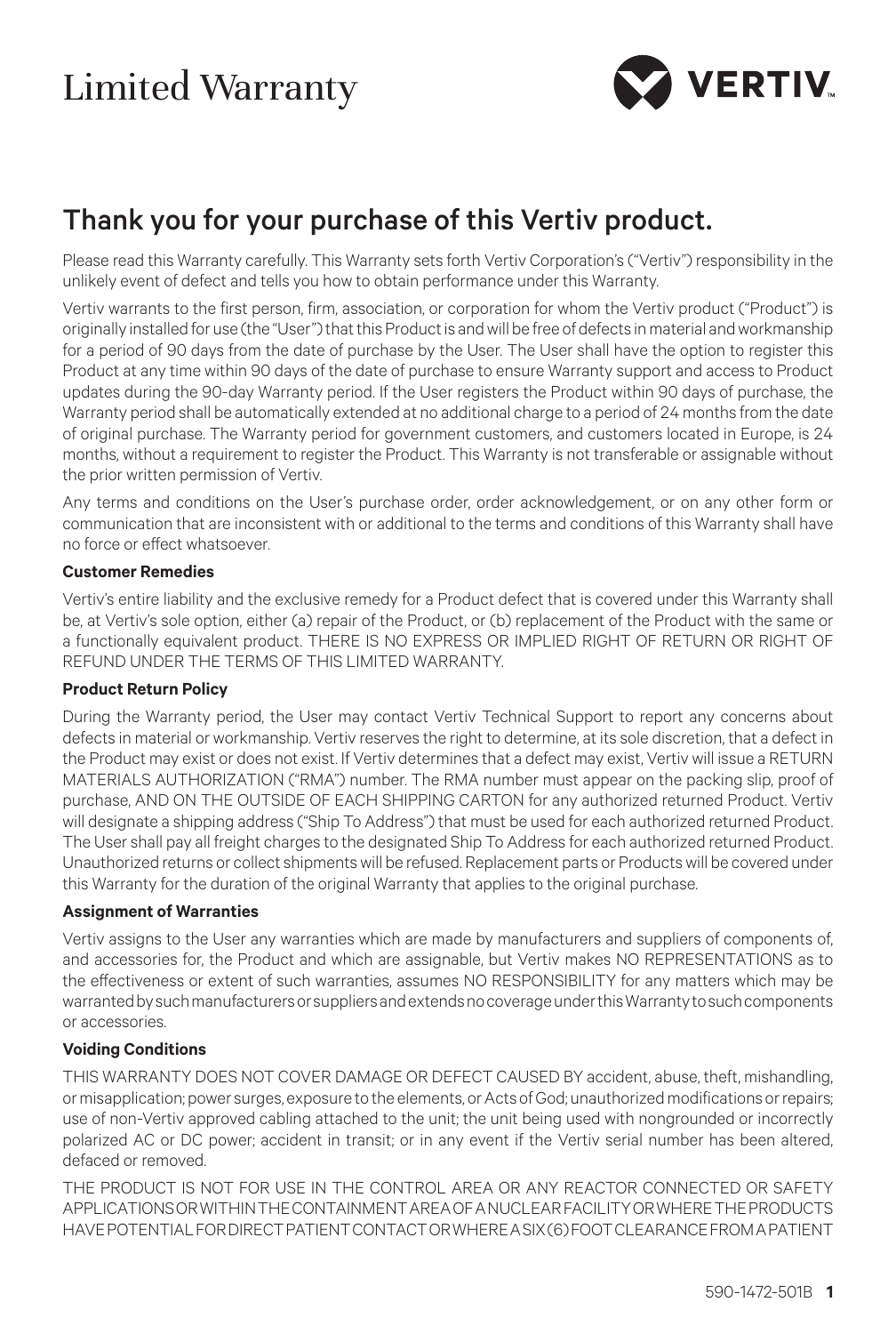CANNOT BE MAINTAINED AT ALL TIMES. THE PRODUCT MAY BE USED IN APPLICATIONS INVOLVING LIFE-SUSTAINING OR LIFE-SUPPORTING DEVICES **ONLY** WHERE THE USER HAS SIGNED VERTIV'S HEALTH CARE APPLICATION SALES AGREEMENT, OTHERWISE THE WARRANTY IS VOID.

## **Disclaimer**

THIS WARRANTY IS IN LIEU OF AND EXCLUDES ALL OTHER WARRANTIES, EXPRESS OR IMPLIED, INCLUDING MERCHANTABILITY, FITNESS FOR A PARTICULAR PURPOSE, AND NONINFRINGEMENT.

USER'S SOLE AND EXCLUSIVE REMEDY IS REPAIR OR REPLACEMENT OF THE VERTIV PRODUCT, AT VERTIV'S SOLE DISCRETION AS SET FORTH HEREIN.

IF USER'S REMEDY IS DEEMED TO FAIL OF ITS ESSENTIAL PURPOSE BY A COURT OF COMPETENT JURISDICTION, VERTIV'S RESPONSIBILITY FOR PROPERTY LOSS OR DAMAGE SHALL NOT EXCEED THE NET PRODUCT PURCHASE PRICE.

VERTIV IS NOT RESPONSIBLE FOR INCIDENTAL EXPENSES SUCH AS REMOVAL/INSTALLATION SERVICES, DOWNTIME, ETC.

IN NO EVENT SHALL VERTIV ASSUME ANY LIABILITY FOR INDIRECT, SPECIAL, INCIDENTAL, EXEMPLARY OR CONSEQUENTIAL DAMAGES OF ANY KIND WHATSOEVER, INCLUDING WITHOUT LIMITATION, LOST PROFITS, BUSINESS INTERRUPTION OR LOSS OF DATA, WHETHER ANY CLAIM IS BASED UPON THEORIES OF CONTRACT, NEGLIGENCE, STRICT LIABILITY, TORT, OR OTHERWISE.

#### **Miscellaneous**

NO SALESPERSON, EMPLOYEE, DISTRIBUTOR, RESELLER, OR AGENT OF VERTIV IS AUTHORIZED TO ADD TO OR VARY THE TERMS OF THIS WARRANTY. Warranty terms may be modified, if at all, only in writing and signed by a Vertiv officer. This Warranty may also be extended through the purchase of the four (4)-year option of Vertiv's Hardware Maintenance Agreement.

Vertiv's obligations under this Warranty are conditioned upon Vertiv's timely receipt of full payment of the Product purchase price and any other amounts due. Vertiv reserves the right to supplement or change the terms of this Warranty in any subsequent warranty offering to the User or others.

In the event that any provision of this Warranty should be or becomes invalid and/or unenforceable during the Warranty period, the remaining terms and provisions shall continue in full force and effect.

This Warranty shall be governed by, and construed under, the laws of the State of Alabama, without reference to the conflict of laws principles thereof.

This Warranty, together with the Vertiv Terms and Conditions of Sale, located at www.Vertiv.com, represents the entire agreement between Vertiv and the User with respect to the subject matter herein and supersedes all prior or contemporaneous oral or written communications, representations, understandings or agreements relating to this subject.

This product may contain certain free and/or open source components. To request an open source software kit for the open source components used in this product, if any, please complete a FOSS Request Form at www. vertiv.com/OpenSourcePolicy.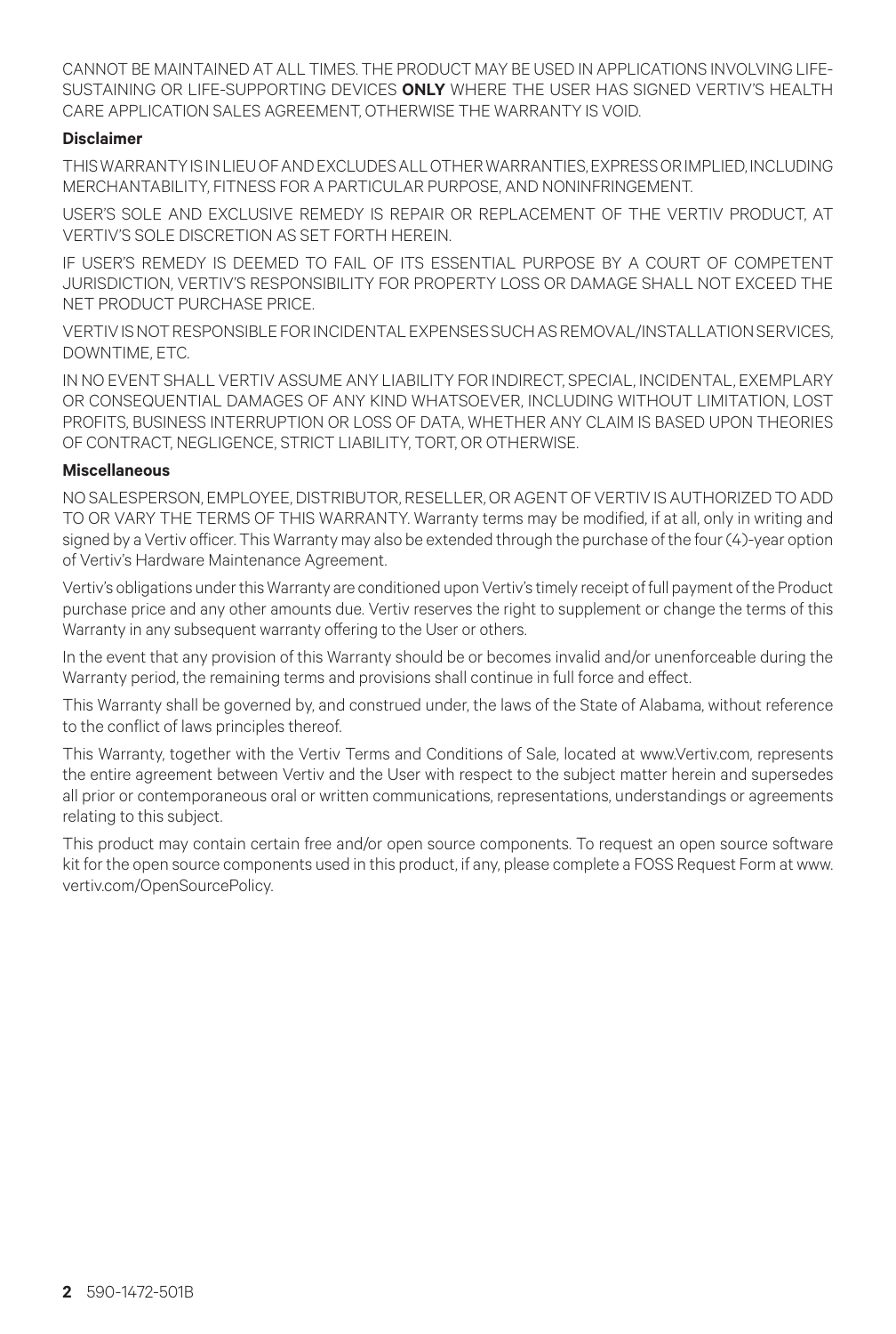A translated version of this document is available at www.Vertiv.com/ITManagement/warranty.

Eine übersetzte Version dieses Dokuments finden Sie unter www.Vertiv.com/ITManagement/warranty.

Uma versão traduzida deste documento está disponível em www.Vertiv.com/ITManagement/warranty.

Une version traduite de ce document est accessible à l'adresse suivante : www.Vertiv.com/ITManagement/warranty.

La versione tradotta del presente documento è disponibile all'indirizzo www.Vertiv.com/ITManagement/warranty.

Encontrará la versión traducida de este documento en www.Vertiv.com/ITManagement/warranty.

Uma versão traduzida deste documento está disponível em www.Vertiv.com/ITManagement/warranty.

この文書の翻訳版は www.Vertiv.com/ITManagement/warranty. から入手できます。

本文档的译文位于 www.Vertiv.com/ITManagement/warranty.

본 문서의 번역본은 다음 링크에서 확인하실 수 있습니다. www.Vertiv.com/ITManagement/warranty.

En oversat version af dette dokument er tilgængelig på www.Vertiv.com/ITManagement/warranty.

Een vertaalde versie van dit document is beschikbaar op www.Vertiv.com/ITManagement/warranty.

Przetłumaczona wersja tego dokumentu znajduje się na stronie www.Vertiv.com/ITManagement/warranty.

Версия документа на другом языке доступна по адресу www.Vertiv.com/ITManagement/warranty.

En oversatt versjon av dette dokumentet er tilgjengelig på www.Vertiv.com/ITManagement/warranty.

En översatt version av dokumentet finns på www.Vertiv.com/ITManagement/warranty.